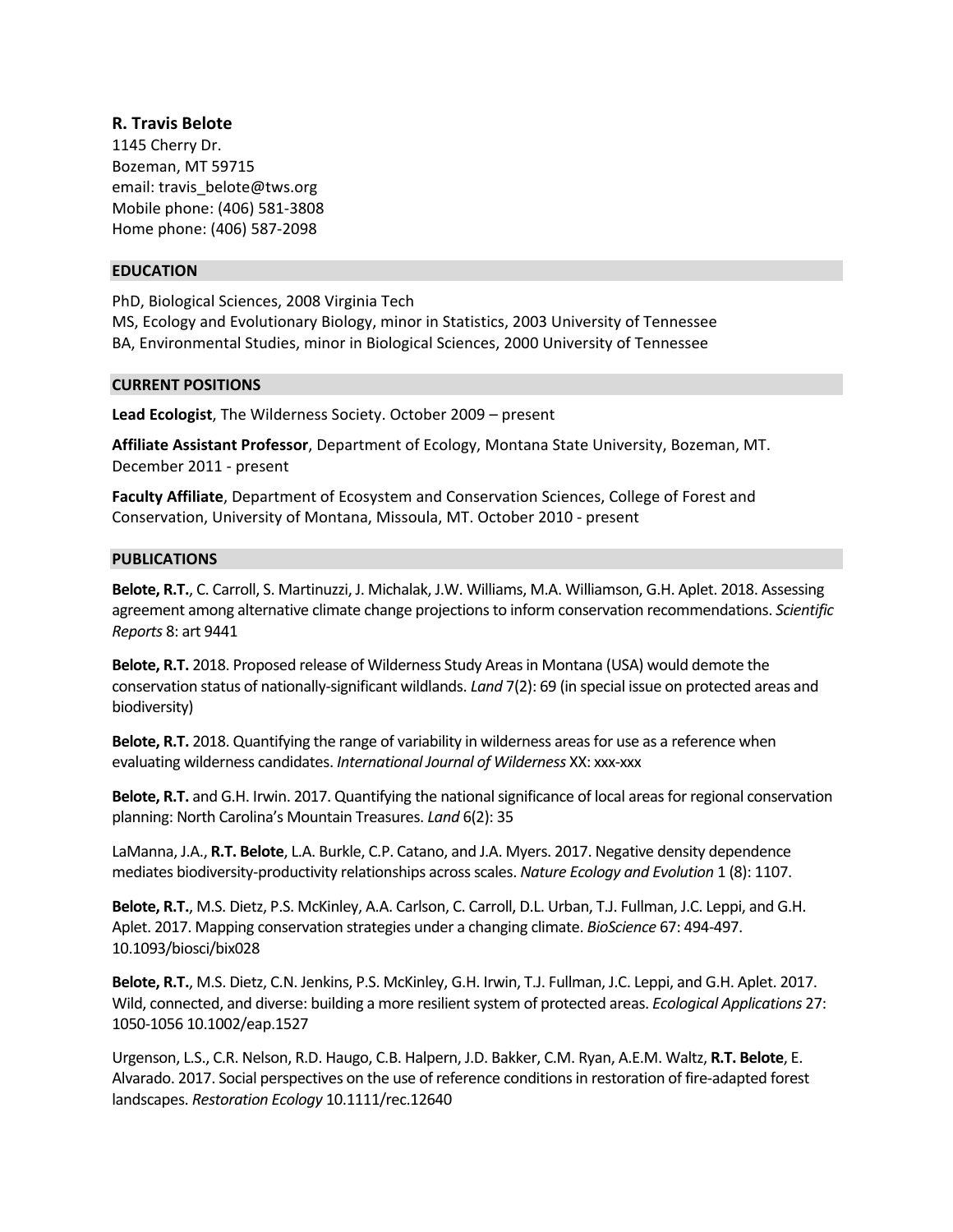**Belote, R.T.**, R.M. Cooper, and R.A. Daniels. 2017*.* Contemporary composition of land use, ecosystems, and conservation status along the Lewis and Clark National Historic Trail. *The Natural Areas Journal* 37: 17‐29

Schaedel, M.S., A.J. Larson, D.L.R. Affleck, **R.T. Belote**, J.M. Goodburn, D.K. Wright, and E. Kennedy Sutherland. 2017. Long‐term precommercial thinning effects on *Larix occidentalis* (western larch) tree and stand characteristics. *Canadian Journal of Forest Research* 47: 861‐874. 10.1139/cjfr‐2017‐0074

Schaedel, M.S., A.J. Larson, D.L.R. Affleck, **R.T. Belote**, J.M. Goodburn, and D.S. Page‐Dumroese. 2017. Early forest thinning changes aboveground carbon distribution among pools, but not total amount. *Forest Ecology and Management* 389: 187‐198.

Urgenson, L.S., C.M. Ryan, C.B. Halpern, J.D. Bakker, **R.T. Belote**, J.F. Franklin, R.D. Haugo, C.R. Nelson, and A.E.M. Waltz. 2016. Visions of restoration in fire‐adapted forest landscapes: lessons from the Collaborative Forest Landscape Restoration Program*. Environmental Management* 59: 338‐353.

**Belote, R.T.**, M.S. Dietz, B.H. McRae, D.M. Theobald, M.L. McClure, G.H. Irwin, P.S. McKinley, J.A. Gage, and G.H. Aplet. 2016. Identifying corridors among large protected areas in the United States. PLoS ONE 11: e0154223.

**Belote, R.T.** and G.H. Aplet. 2016. 80‐year old roadless assessment provides important context for recent global evaluation. *Science* 354 (6318) eLetter.

**Belote, R.T.**, M.S. Dietz, and G.H. Aplet. 2015*.* Allocating untreated controls to assist climate adaptation strategies: a case study from the Flathead National Forest, Montana. *Northwest Science* 89: 239‐254

**Belote, R.T.**, D.M. Davíd‐Chavez\*, M.S. Dietz, and G.H. Aplet. Whitebark pine in wilderness under a changing climate. *Nutcracker Notes*: Winter 2015‐2016

M.S. Dietz, **Belote, R.T.**, D.M. Davíd‐Chavez\*, and G.H. Aplet. A decision framework for managing whitebark pine in wilderness. *Nutcracker Notes*: Winter 2015‐2016

Aycrigg, J.L., J.L. Tricker, **R.T. Belote**, M.S. Dietz, L. Duarte, and G.H. Aplet. 2016. The next 50 years: opportunities for diversifying the ecological representation of the National Wilderness Preservation System within the contiguous United States. *Journal of Forestry* 114: 396‐404.

Burkle, L.A., J.A. Myers, and **R.T. Belote**. 2015*.* Wildfire disturbance and productivity as drivers of plant species diversity across spatial scales. *Ecosphere* 6:art202

Davis, C.R., **R.T.Belote**, M. Williamson, B. Esch, and A.J. Larson. 2015. A rapid forest assessment method for multi‐party, landscape monitoring. *Journal of Forestry* 114: 125‐133

Burkle, L.A., J.A. Myers, and **R.T. Belote**. 2015. The beta‐diversity of species interactions: Untangling the drivers of geographic variation in plant‐pollinator diversity and function across scales. *American Journal of Botany* 103: 118‐128.

Hessburg, P.F., D.J. Churchill, A.J. Larson, R.D. Haugo, T.A. Spies, N. A. Povak, **R.T. Belote**, P.A. Singleton, M. P. North, W.L. Gaines, R.E. Keane, S. L. Stephens, P. Morgan, G.H. Aplet, P.A. Bisson, B.E. Rieman. R.B. Salter. G.H. Reeves, C.A. Miller. 2015. Restoring fire‐prone landscapes: seven core principles. *Landscape Ecology* 30: 1805‐ 1835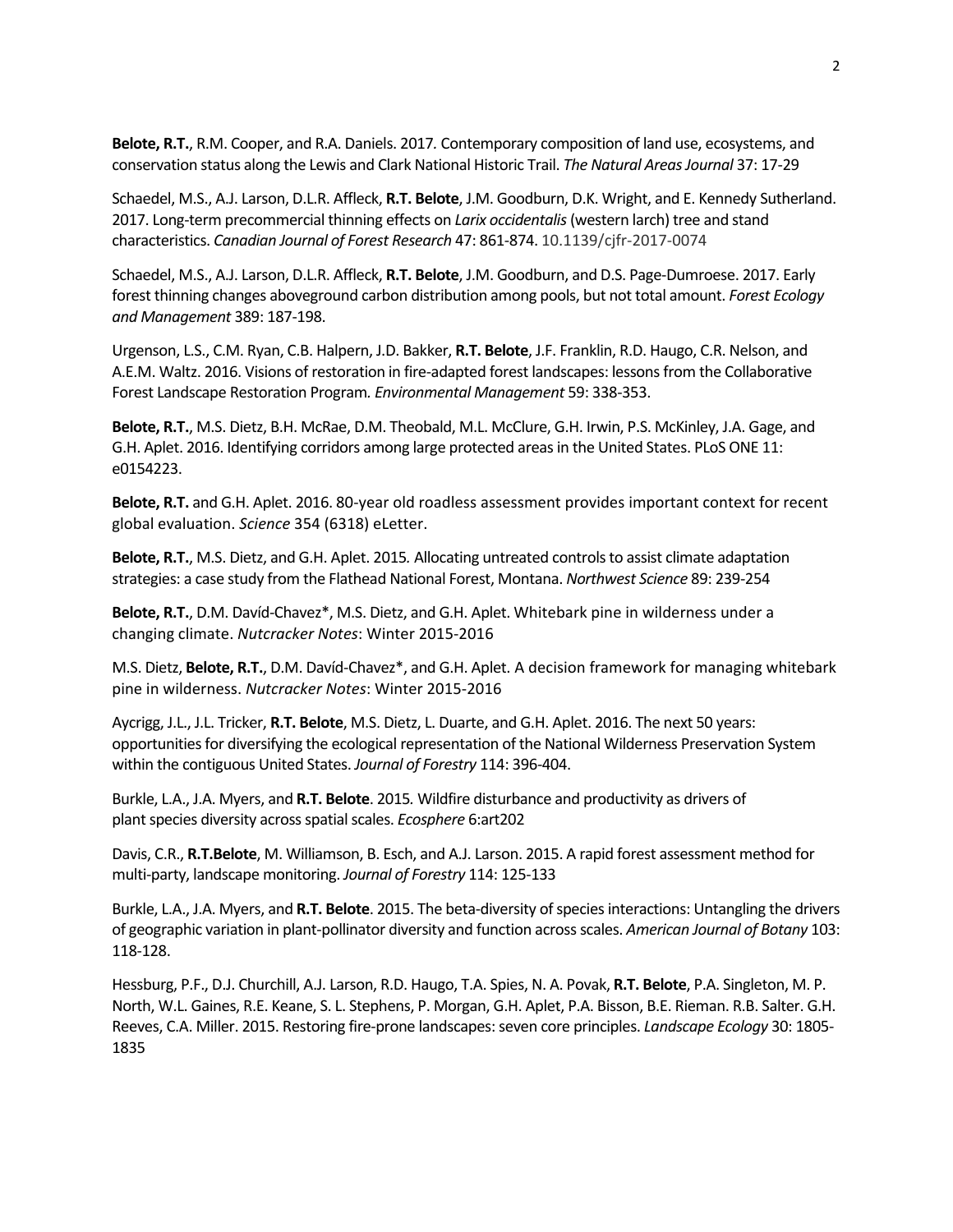Belote, R.T., A.J. Larson, and M.S. Dietz. 2015. Tree survival scales to community-level effects following mixedseverity fire in a mixed‐conifer forest. *Forest Ecology and Management* 353: 221‐231.

Dietz, M.S., **R.T. Belote**, G.H. Aplet, and J.L. Aycrigg. 2015. The world's largest wilderness preservation system after 50 years: how well are ecosystems represented? *Biological Conservation* 184: 431‐438.

**Belote, R.T.** 2015. Contemporary patterns of burn severity heterogeneity from fires in the Northwestern U.S. In: Keane, Robert E.; Jolly, Matt; Parsons, Russell; Riley, Karin. 2015. Proceedings of the large wildland fires conference; May 19‐23, 2014; Missoula, MT. Proc. RMRS‐P‐73. Fort Collins, CO: U.S. Department of Agriculture, Forest Service, Rocky Mountain Research Station. 345 p.

Burkle, L.A. and **R.T. Belote**. 2015. Soil mutualists, not nutrient enrichment, mediate priority effects on productivity, composition, and diversity. *Applied Vegetation Science* 18: 332‐342.

**Belote, R.T.** and G.H. Aplet. 2014. Land protection and timber harvesting along productivity and diversity gradients in the Northern Rocky Mountains. *Ecosphere* 5(2):17. http://dx.doi.org/10.1890/ES13‐00266.1

Hopkins, T., A.J. Larson, and **R.T. Belote**. 2014*.* Contrasting effects of wildfire and ecological restoration in old‐growth western larch forests. *Forest Science* 60: 1005‐1013.

Larson, A.J., **R.T. Belote**, M. Williamson, and G.H. Aplet. 2013. Making monitoring count: project design for active adaptive management. *Journal of Forestry* 111: 348‐356.

Bowker, M.A., M.E. Miller, **R.T. Belote**, and S.L. Garman. 2013. *Ecological thresholds as a basis for defining management triggers for National Park Service vital signs—Case studies for dryland ecosystems*: U.S. Geological Survey Open‐File Report 2013–1244.

Larson, A.J., **R.T. Belote**, C.A. Cansler, S.A. Parks, and M.S. Dietz. 2013. Latent resilience in ponderosa pine forests: effects of a resumed frequent fire. *Ecological Applications* 23: 1243–1249

Copenheaver, C.A., **R.T. Belote**, J. Peterson, and L. Grinter. 2013. A dendroclimatic assessment of habitat specificity: Use of a functional trait to classify white oak. *Journal of the Torrey Botanical Society* 140:41‐51

Hutto, R.L. and **R.T. Belote**. 2013*.* Four types of questions that monitoring can address. *Forest Ecology and Management 289*: 183‐189

**Belote, R.T.**, R.H. Jones, and T.F. Wieboldt. 2012. Compositional stability and diversity of vascular plant communities following logging disturbance in Appalachian forests. *Ecological Applications* 22: 502‐516.

Bowker, M.A., Miller, M.E., and **R.T. Belote**, 2012, Assessment of rangeland ecosystem conditions, Salt Creek watershed and Dugout Ranch, southeastern Utah: U.S. Geological Survey Open‐File Report 2012‐1061.

Miller, M.E., **R.T. Belote**, M.A. Bowker, and S.L. Garman. 2011. Alternative states of a semiarid grassland ecosystem: implications for ecosystem services. *Ecosphere* 2(5):art55 doi:10.1890/ES11‐00027.1

**Belote, R.T.**, S.P. Prisley, R.H. Jones, M. Fitzpatrick, and K. de Beurs. 2011. Forest productivity and tree diversity relationships depend on ecological context within mid‐Atlantic and Appalachian forests. *Forest Ecology and Management* 261: 1315‐1324.

**Belote, R.T.**, L.J. Makarick, M.J. Kearsley, and C.L. Lauver. 2010. Tamarisk removal in Grand Canyon National Park: Changing the native‐exotic relationship as a restoration goal. *Ecological Restoration* 28: 449‐459.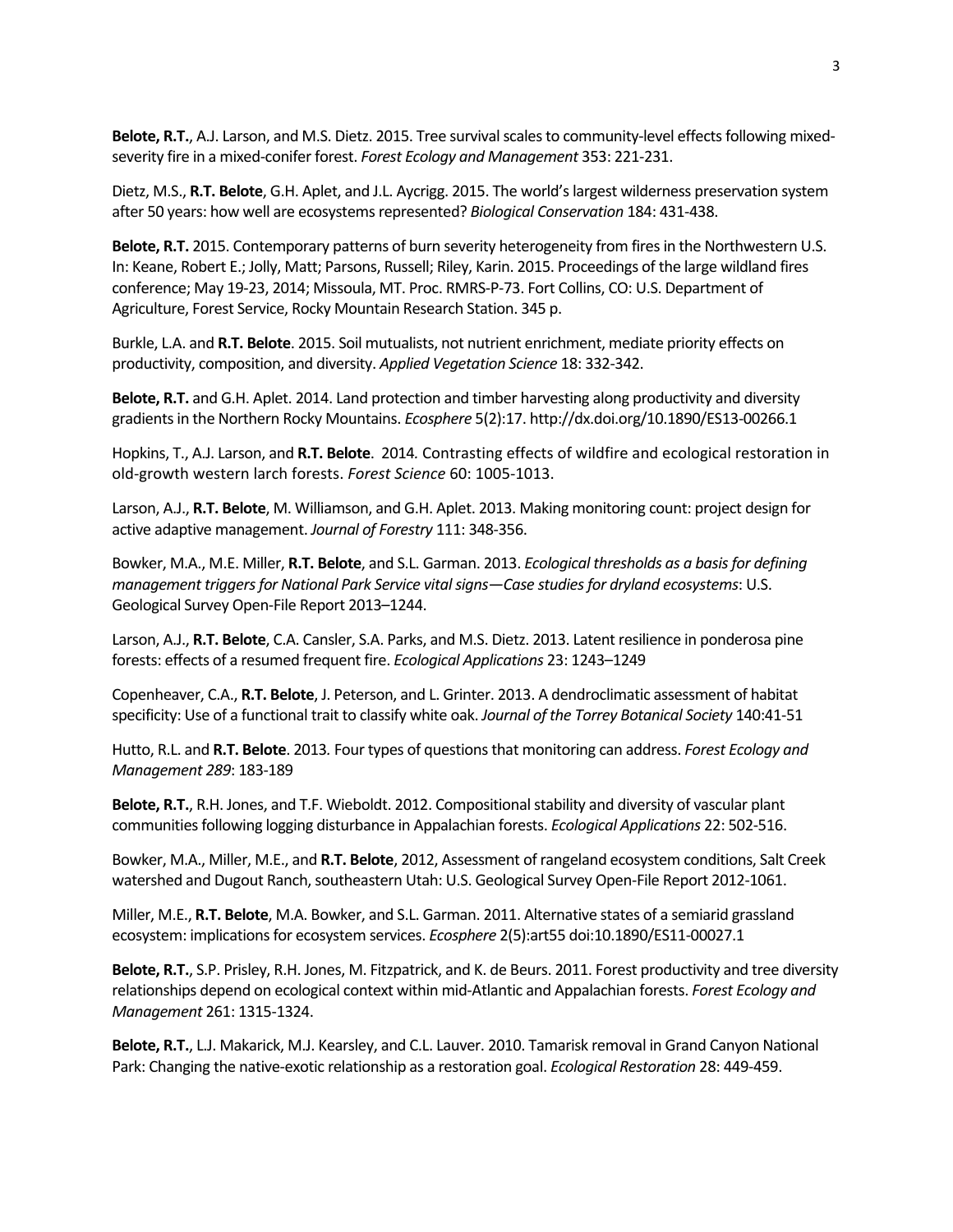Souza, L., **R.T. Belote**, P. Kardol, J.F. Weltzin, and R.J. Norby. 2010. CO<sub>2</sub> enrichment accelerates successional development of an understory plant community. *Journal of Plant Ecology* 3: 33‐39.

**Belote, R.T.**, N.J. Sanders, and R.H. Jones. 2009. Disturbance alters local‐regional richness relationships in Appalachian forests. *Ecology* 90: 2940‐2947

**Belote, R.T.** and R.H. Jones. 2009. Tree leaf litter composition and nonnative earthworms influence plant invasion in experimental forest floor mesocosms. *Biological Invasions* 11: 1045‐1052.

**Belote, R.T.**, R.H. Jones, S.M. Hood, and B.W. Wender. 2008. Diversity‐invasibility along a disturbance gradient in Appalachian forests. *Ecology* 89: 183‐192

Weltzin, J.F., **R.T. Belote**, L.M. Thomas, J.K. Keller, C.E. Engel. 2007. Ensuring that "authors" write – the authors reply. *Frontiers in Ecology and the Environment* 5: 11

**Belote, R.T.** and J.F. Weltzin. 2006. Interactions between two co-dominant, invasive plants in a temperate deciduous forest. *Biological Invasions* 8: 1629‐1641

Weltzin, J.F., **R.T. Belote**, L.M. Thomas, J.K. Keller, C.E. Engel. 2006. Authorship in ecology: attribution, accountability, and responsibility. *Frontiers in Ecology and the Environment* 4: 435‐441

**Belote, R.T.**, J.F. Weltzin, and R.J. Norby. 2004. Response of an understory plant community to elevated [CO2] depends on differential responses of dominant invasive species and is mediated by soil water availability. *New Phytologist* 161: 827‐835.

Sanders, N.J., R.T. Belote, and J.F. Weltzin. 2004. Multi-trophic effects of elevated atmospheric CO<sub>2</sub> on understory plant and arthropod communities. *Environmental Entomology* 33: 1609‐1616.

Weltzin, J.F., **R.T. Belote**, N.J. Sanders. 2003. Biological invaders in a greenhouse world: will elevated CO<sub>2</sub> fuel plant invasions? *Frontiers in Ecology and the Environment* 1:146‐153*.*

## *Authored essays written for general (non‐technical) audience*

**Belote. T.**, G. Aplet, A. Carlson, and P. McKinley. 2014. Wilderness and conservation strategy in the Anthropocene. *The Pinchot Letter* (Spring 2014): pages 8‐11*.*

**Belote, T.**, G. Aplet. And P. McKinley. The conception of wild ideas: scientists confront conservation challenges of our times. *The Appalachian Voice* (February/March 2013): page 17. *Full essay published online:* http://appvoices.org/2013/02/13/the‐conception‐of‐wild‐ideas‐scientists‐confront‐conservation‐challenges‐of‐our‐times/

## *Select Book Chapters, Technical Reports, and Theses*

**Belote, Travis.** *Guest column: We stand united in gratitude for our shared public land heritage*. Bozeman Daily Chronicle November 29, 2014.

Tabor, G.M., A.A. Carlson, and **R.T. Belote.** 2016. Challenges and opportunities for large landscape‐scale management in a shifting climate: the importance of nested adaptation responses across geospatial and temporal scales. *Forest Conservation in the Anthropocene*, V.A. Sample, R.P. Bixler, and C. Miller (editors), University Press of Colorado.

**Belote, R.T.**, R. Mason, A.A. Carlson. 2014. *Landscape assessment of wildland values in Idaho's High Divide.* The Wilderness Society.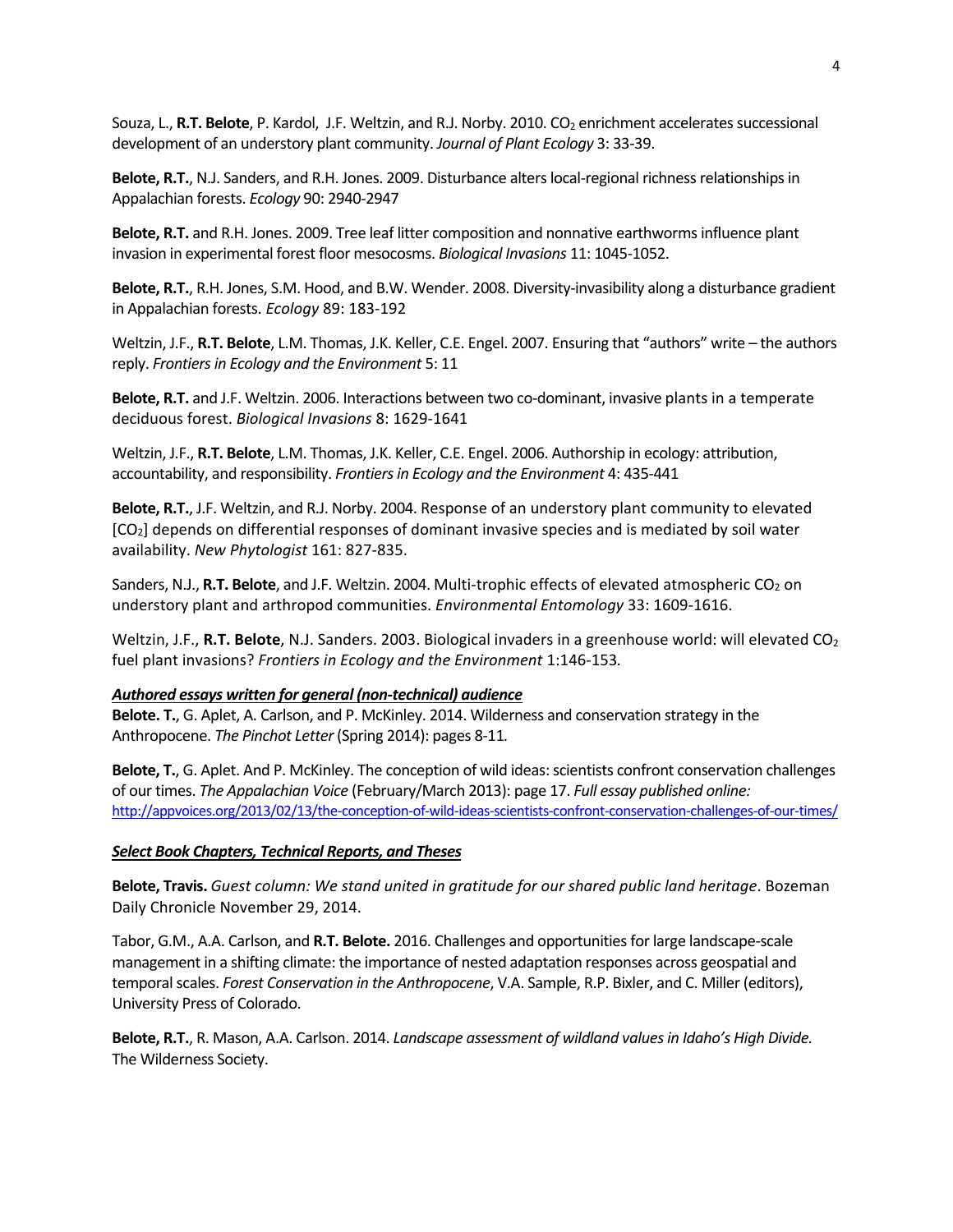Bowker, M.A., M.E. Miller, S.L. Garman. and **T. Belote**. 2014. Applying threshold concepts to conservation management of dryland ecosystems: case studies on the Colorado Plateau. p. 101‐130 in *Application of Threshold Concepts to Natural Resource Decision Making*. G.R. Guntenspergen (editor). Springer.

**Belote, R.T.** 2008. *Diversity, invasibility, and stability of Appalachian forests across an experimental disturbance gradient.* Dissertation. Virginia Tech, Blacksburg, VA.

**Belote, R.T.** 2003. *Effects of elevated CO2 on a forest understory community dominated by two invasive plants*. Thesis. University of Tennessee, Knoxville, TN.

Coles, J., K. Decker, and **T. Belote**. 2005. Final Vegetation Classification for Canyonlands National Park. Report to National Park Service, Northern Colorado Plateau Network. Moab, UT.

**Belote, Travis** and Jim Von Loh. 2003. Preliminary Vegetation Classification Report for Hovenweep National Monument. Report to National Park Service, Northern Colorado Plateau Network. Moab, UT.

### *Research appearing in popular press*

War on the wildest places: US bill may open pristine lands to development. Elliott Woods. *The Guardian*: https://www.theguardian.com/environment/2018/feb/09/montana-wilderness-study-area-republican-billthreat

A Montana bill takes aim at wilderness study areas. Elliott Woods. *High Country News*: https://www.hcn.org/articles/wilderness‐daines‐montana‐bill‐takes‐aim‐at‐wilderness‐study‐areas

National Oceanic and Atmospheric Administration (NOAA) – U.S. Climate Resilience Toolkit: https://toolkit.climate.gov/case‐studies/mapping‐wildland‐values‐and‐climate‐change‐vulnerability

Wilburforce Foundation Stories: "Protecting Wildlands, Connecting Landscapes": http://www.wilburforce.org/story/protecting‐wildlands‐connecting‐landscapes

Data to the Rescue: Smart Ways of Doing Good. Nicole Wallace. *The Chronicle of Philanthropy*.

*"*Notebook and Satellite*"* in *Sensing Our Planet: NASA Earth Science Research Features 2009* 

*The Laurel of Asheville*, December 2016: "Public support influences which lands are protected in our region" http://thelaurelofasheville.com/outdoors/conservation/choosing-lands-protect/

## *Published web logs (Blogs)*

*Fire in the Bob Marshall Wilderness* (blog on The Wilderness Society website): http://wilderness.org/blog/fire‐montanas‐bob‐marshall‐wilderness‐our‐ecologist‐blogs‐bob‐part‐1

*To intervene or not to intervene: this is a real question* (blog on The EEB and Flow) http://evol-eco.blogspot.com/2010/01/to-intervene-or-not-to-intervene-this.html

## **PROFESSIONAL SERVICE**

- ·Associate editor, *Biological Invasions*  (2009 2018)
- ·Steering committee for Ecology+ (NSF‐funded project led by the Strategies for Ecology Education, Diversity and Sustainability program)
- ·Chair of the monitoring committee of the Southwestern Crown of the Continent Collaborative (Montana) – part of the federal Collaborative Forest Landscape Restoration Program (CFLRP); 2010‐12
- ·Board of directors and curriculum committee, Wild Rockies Field Institute (University of Montana)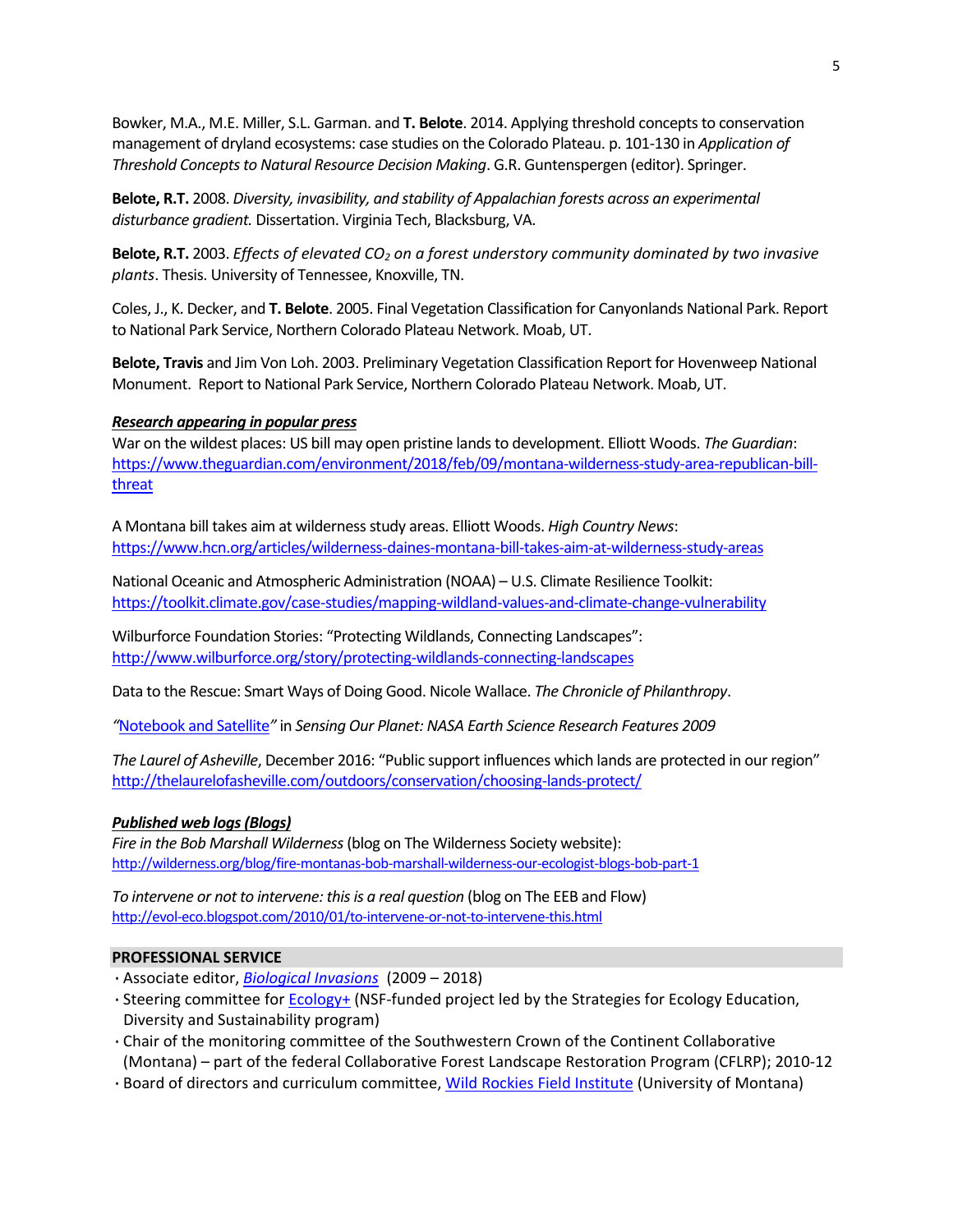- ·Reviewer for the journals: *Acta Oecologica*, *American Journal of Botany*, *The American Midland Naturalist*, *Applied Vegetation Science*, *Biological Conservation*, *Biological Invasions*, *BMC Ecology*, *Climatic Change*, *Ecography*, *Ecological Applications*, *Ecological Informatics*, *Ecological Research*, *Ecology*, *Ecology and Evolution*, *Ecology Letters, Ecosphere, Fire Ecology, Forest Ecology and Management, Functional Ecology, Global Ecology and Biogeography, Journal of Applied Ecology, Journal of Ecology, Journal of Forestry, Journal of Mountain Science, Methods in Ecology and Evolution*, *Oikos*, *Plant and Soil, Plant Ecology, PLoS ONE, Restoration Ecology*, *Scandinavian Journal of Forest Research, and Sustainability;* 2 chapters for books edited by Inderjit; report for the USDA Forest Service; NSF proposal
- ·SEEDS mentor (Strategies for Ecology Education, Diversity, and Sustainability, 2007 & 2009)
- ·Served on committee for Ecology, Evolution, and Behavior seminar series (Virginia Tech 2007‐08)
- ·Invited guest editor for special issue of *Diversity* Open Access Journal

### **MEMBERSHIPS**

- ·Ecological Society of America
- ·Society for Conservation Biology
- ·International Association for Landscape Ecology

### **PROFESSIONAL EXPERIENCE**

- ·**Postdoctoral Ecologist**, U.S. Geological Survey, Southwest Biological Research Center, Flagstaff, AZ. September 2008 – October 2009
- ·**Graduate Research Assistant**, Virginia Tech, Department of Biological Sciences, Blacksburg, VA. August 2005 – October 2008
- ·**Ecologist**, Engineering‐Environmental Management Inc., Littleton, CO. November 2003 May 2004.
- ·**Biological Science Technician**, Crew Leader, Grand Teton National Park, WY. May 2003 October 2003
- ·**Graduate Research and Teaching Assistant**, University of Tennessee, Department of Ecology and Evolutionary Biology, Knoxville, TN. January 2001 – May 2003
- ·**Wildland Fire Fighter**, Great Smoky Mountains National Park, TN. October 2000 December 2000
- ·**Interpretive Park Ranger**, National Park Service, Denali National Park and Preserve, AK. May 2000 October 2000
- ·**Air Quality Intern**, Southern Alliance for Clean Energy, Knoxville, TN. November 1999 May 2000
- ·**Student Conservation Association Intern** in Interpretation/Resource Education, Great Smoky Mountains National Park, TN. May 1999 – August 1999

### **TEACHING EXPERIENCE**

#### *Formal classroom or laboratory experience*

- ·**Co‐instructor.** Disturbance Ecology (graduate reading course), Montana State University
- ·**Co‐instructor.** Fire Ecology and Forest Sampling Methods (undergraduate field course), University of Montana
- ·**Instructor**. Biology 130 Lab: *Biodiversity* (introductory course for biology majors at the University of Tennessee). Prepared lectures; assisted students with laboratory work and research projects; developed, administered and graded quizzes and lab exams; administered study sessions for lecture portion of course; provided advice and support to students.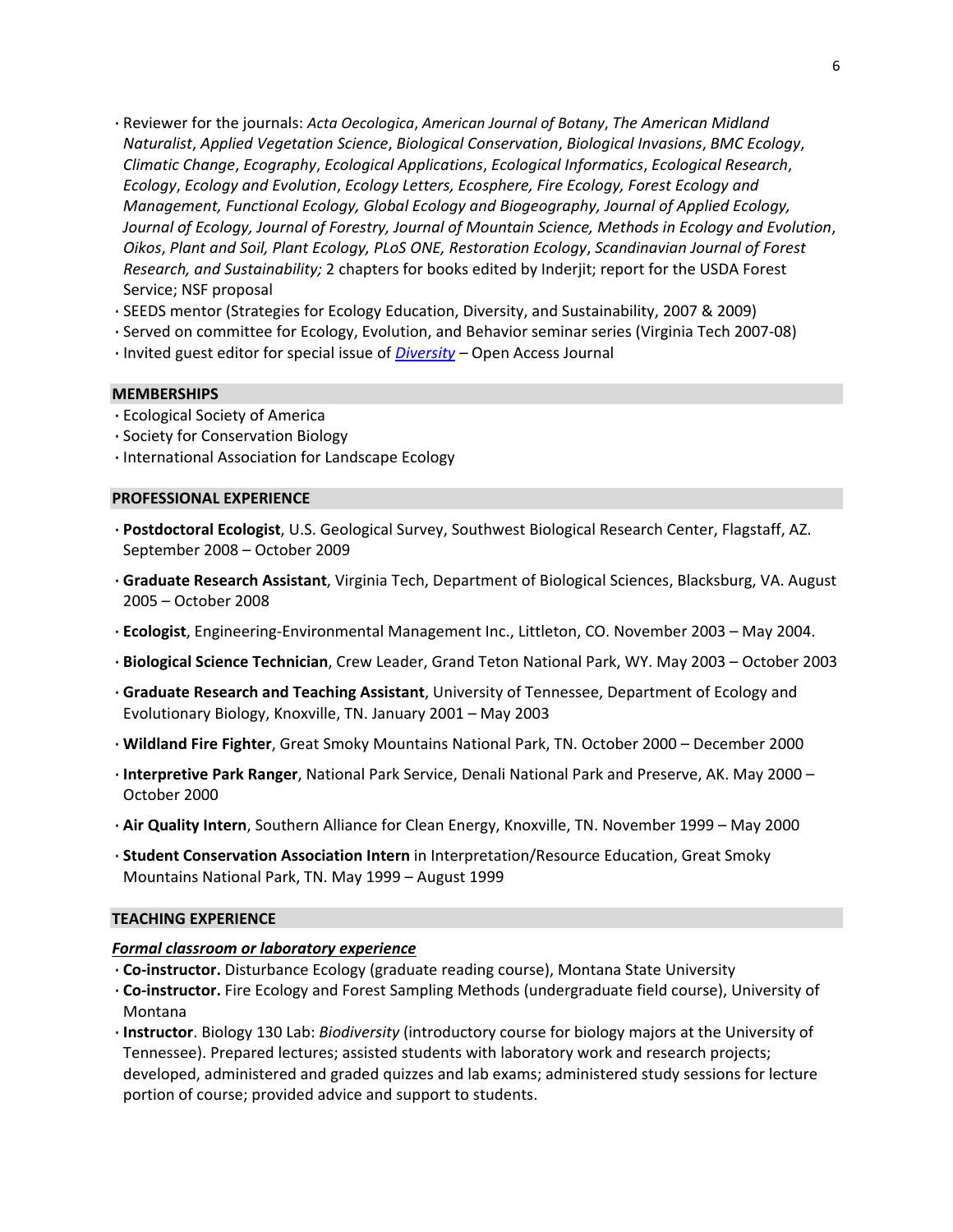- ·**Instructor**. Biology 102 Lab: *Humankind in the Biotic World* (intro. course for non‐majors at Tennessee). Same responsibilities as above but with curricula suited to broader student interests.
- ·**Instructor**. *Undergraduate Research* (Virginia Tech). Mentored undergraduates in independent research project (see below for details).
- ·**Guest lecturer**. *General Ecology* (Virginia Tech). Presented invited lecture on the causes and consequences of biological invasions.
- ·**Guest lecturer**. *Restoration Ecology* (University of Montana). Presented invited lecture on the theory and application of ecological resilience concepts.
- ·**Guest lecturer**. *Disturbance Ecology* (University of Montana). Presented invited lecture on the theory and application of ecosystem regime shifts and thresholds concepts.
- ·**Guest lecturer**. *Forest Ecology* (University of Montana). Presented invited lecture on eastern deciduous forest ecosystem dynamics covering seminal works (e.g., Braun, Whittaker, Bromann and Likens) and linking examples to a Hans Jenny‐Terry Chapin conceptual model of ecosystem pattern‐ process relationships.
- ·**Guest lecturer**. *Forest Ecology* (University of Montana). Presented invited lecture on fire regimes of forests in the western U.S. drawing from large-scale empirical analyses with a theoretical foundation in disturbance ecology

# *Graduate student committees and mentoring*

- ·Simone Durney, Montana State University, "Evaluating functional traits to understand the effects of wildfires on native pollinator communities"
- ·Michael Simanonok, Montana State University, "Fire effects on plant‐pollinator networks, diversity, and stoichiometry"
- ·Laura Heil, Montana State University, "Comparing logging and fire's influence on plant and pollinator networks and diversity across the Northern Rockies" (defended spring 2016)
- ·Michael Schaedel, University of Montana, "The long ‐term effects of pre‐commercial thinning on storage levels and distribution of carbon and woody detritus in western larch (*Larix occidentalis*) stands in the Northern Rockies. (defended spring 2016)
- ·Aaron Klingborg, Montana State University, "Nitrogen uptake efficiency in conifers" (defended spring 2016)
- ·Michael Simanonok, Montana State University, "Spatial and temporal plant‐pollinator network turnover on the Beartooth Plateau" (defended fall 2013)
- ·Bryce Esch, University of Michigan, "Fire modeling using rapid forest assessment data in the Crown of the Continent, Montana" (finished spring 2014)

# *Undergraduate student research mentor*

- ·Dominique David, Montana State University, Hopa Mountain Native Science Fellow "Shifts in tree species from climate change: are we accounting for soils?" [published paper in *Nutcracker Notes*]
- ·Cody Welch, Montana State University, Hopa Mountain Native Science Fellow "Patterns of fire severity across a regional productivity gradient"
- ·Taylor Hopkins, University of Montana, "Spatial patterns of old‐growth western larch forests following fire in the Bob Marshall Wilderness" [published paper in *Forest Science*]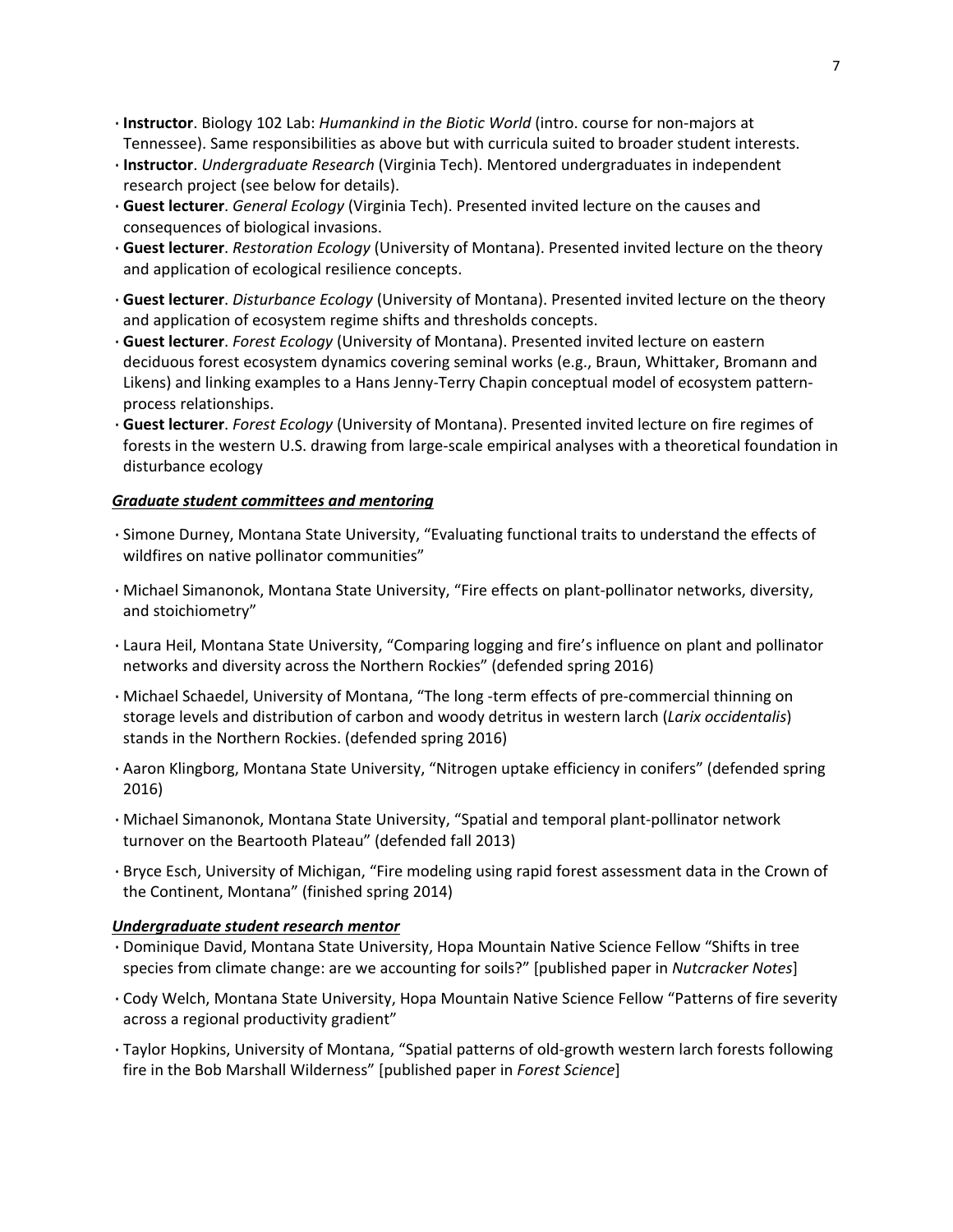- ·Danielle LaPlant, University of Montana, Hopa Mountain Native Science Fellow, "Long‐term impacts of forest thinning on crown fire risk in western larch (*Larix occidentalis*) stands of the Southwestern Crown on the Continent, Montana" [presented at Montana Chapter Society for Conservation Biology meeting, 2012]
- ·Aaron Teets, Virginia Tech**, "***Response of medicinal plants to alternative forest management options in the Southern Appalachian Mountains*" [presented at Association of Southeastern Biologist meeting, 2007]
- ·Roo Vandegrift, Virginia Tech, "*Soil resource responses to timber harvesting disturbance in Appalachian forests*" [presented at Association of Southeastern Biologist meeting, 2007]
- ·Anna Morkeski, UMASS/Virginia Tech, "*Litter dwelling arthropod community response to altered tree leaf litter composition*" (mentor for experimental design and field data collection portion of project)

## **GRANTS AND AWARDS**

- ·Citizen Leadership Award ‐ Hopa Mountain Foundation (2014)
- ·Edward A. Ames Award for Scholarship and Conservation Advocacy, The Wilderness Society (2014)
- ·Joint Fire Science Program (\$200,000); "Influence of past wildfires on wildfire effects in the northern Rockies mixed‐conifer forest"
- ·National Science Foundation (\$667,577); "Disturbance and productivity as drivers of plant‐pollinator diversity and function across scales" (2013‐2016)
- ·Excellence in Wilderness Stewardship Research Award, given by the US Forest Service and International Journal of Wilderness (2013)
- ·National Forest Foundation Matching Program Award (\$68,000 with match; 2011‐2012)
- ·Co‐PI for Great Northern Landscape Conservation Cooperative funding (\$88,000; 2011‐2012)
- ·Gloria Barron Scholarship for research, awarded by The Wilderness Society (\$10,000; 2008)
- ·College of Science Outstanding Dissertation Commendation Award Virginia Tech (\$250; 2009)
- ·WPI Environmental Graduate Fellowship (\$2,500; 2007)
- ·Virginia Tech College of Science "Make‐A‐Difference" Scholarship (\$2,500; 2007)
- ·Virginia Tech Graduate Research Development Program Award (\$200; 2007)
- ·Travel Award Association of Southeastern Biologists Meeting (\$200; 2007)
- ·Best Student Poster Virginia Tech, Dept. of Biological Sciences Research Day (\$100; 2006)
- ·Cash Award for performance USNPS, Grand Teton National Park (\$546; 2003)
- ·Travel Award Association of Southeastern Biologists Meeting (\$200; 2002)

## **PRESENTATIONS**

## *Invited*

U.S. Senate staff briefing (organized by Senate Committee on Energy and Natural Resources, May 2011) Aldo Leopold Wilderness Research Institute, Clemson University, Montana State University, University of Montana, Oak Ridge National Lab, U.S. Geological Survey, Greater Yellowstone Coalition, Rocky Mountain Research Station Missoula Fire Sciences Lab, Smithsonian Conservation Biology Institute

# *Organized Sessions*

"50 years of Wilderness Science: What have wilderness areas taught us about ecosystems?" at the Annual Meeting of the Ecological Society of America in Portland, OR (Aug. 2014)